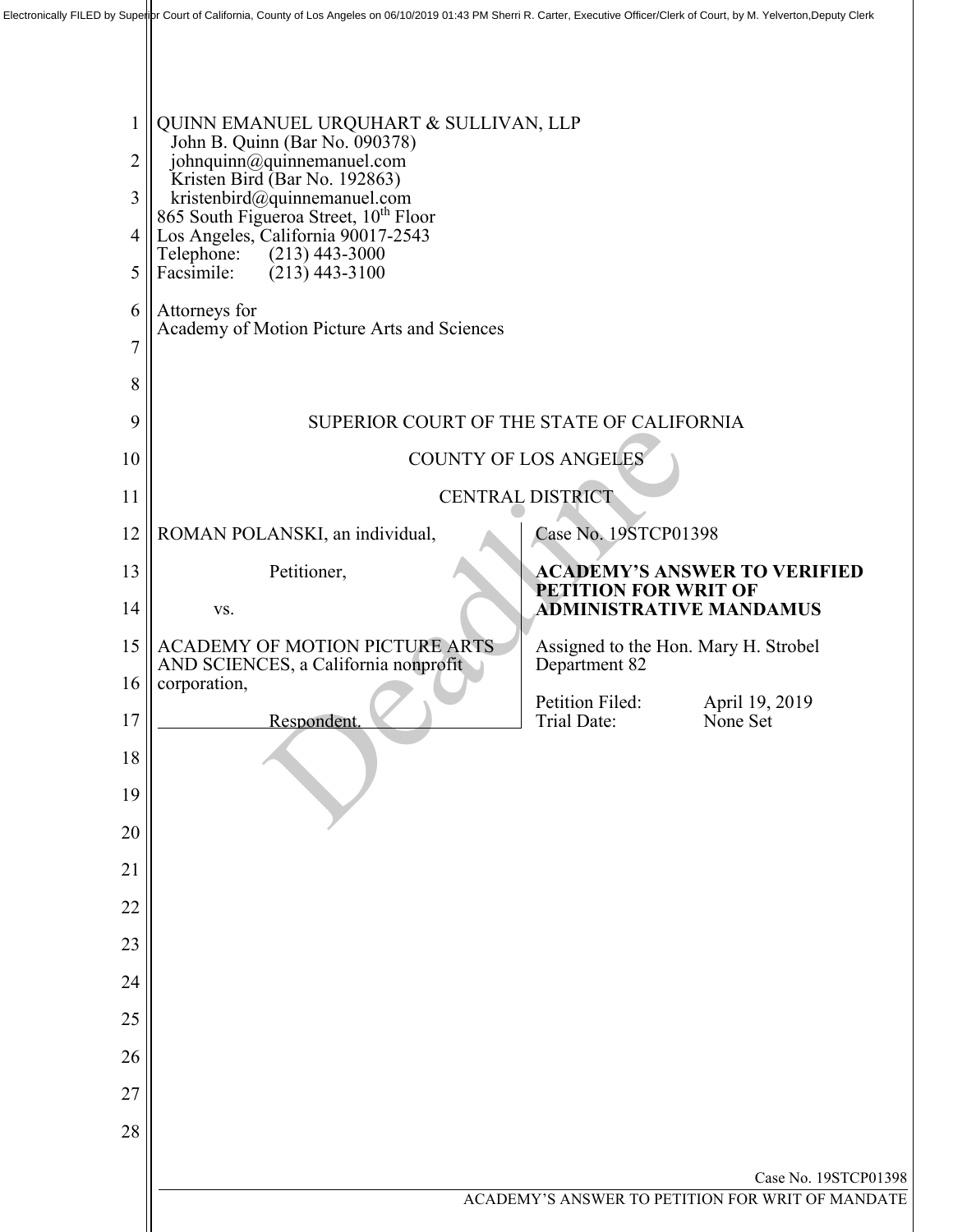1 2 3 4 5 Pursuant to the provisions of California Code of Civil Procedure §§ 431.30(b) and 1089, respondent Academy of Motion Picture Arts and Sciences ("the Academy") hereby answers the Verified Petition for Writ of Administrative Mandamus pursuant to California Code of Civil Procedure § 1094.5 ("Petition"). The Academy denies, generally and specifically, each and every allegation contained in the Petition, as follows.

6 7 8 1. Answering the introductory paragraph, the Academy admits that it terminated petitioner Roman Polanski's ("Petitioner") membership in the Academy. The Academy otherwise denies each and every allegation contained therein.

9 10 11 12 13 14 15 16 17 18 19 20 2. Answering Paragraph 1, the Academy admits Petitioner was invited to become a member of the Academy on December 31, 1968, as reflected in Exhibit A to the Petition, and that he thereafter became a member, but the Academy denies that Petitioner is currently a member of the Academy entitled to rights and privileges of members. The Academy is an honorary, volunteer association that retains broad discretion both to invite members and to suspend or expel members. In October 2017, in the wake of a series of revelations of mistreatment of women by Harvey Weinstein, who at that time was a member of the Academy, the Academy's Board of Governors convened a task force to create a code of conduct governing membership standards. The task force consulted with professors of ethics, business, philosophy, and law from Georgetown, Harvard, Notre Dame, and Stanford, as well as experts in human resources and sexual harassment. In January 2018, the Academy approved and announced its Standards of Conduct, a statement of values that its members are expected to uphold: Ariswelling 1 alagraph 1, the Academy anims 1 enfolded Academy on December 31, 1968, as reflected in Exhibit  $t$  alame a member, but the Academy denies that Petitioner is tled to rights and privileges of members. The Acad

21

22

23

24

25

26

27

28

## STANDARDS OF CONDUCT FOR MEMBERS:

Academy membership is a privilege offered to only a select few within the global community of filmmakers. In addition to achieving excellence in the field of motion picture arts and sciences, members must also behave ethically by upholding the Academy's values of respect for human dignity, inclusion, and a supportive environment that fosters creativity. The Academy asks that members embrace their responsibility to affirm these principles and act when these principles are violated. There is no place in the Academy for people who abuse their status, power or influence in a manner that violates recognized standards of decency. The Academy is categorically opposed to any form of abuse, harassment or discrimination on the basis of gender, sexual orientation, race, ethnicity, disability, age, religion, or nationality. The Board of Governors believes that these standards are essential to the Academy's mission and reflective of our values.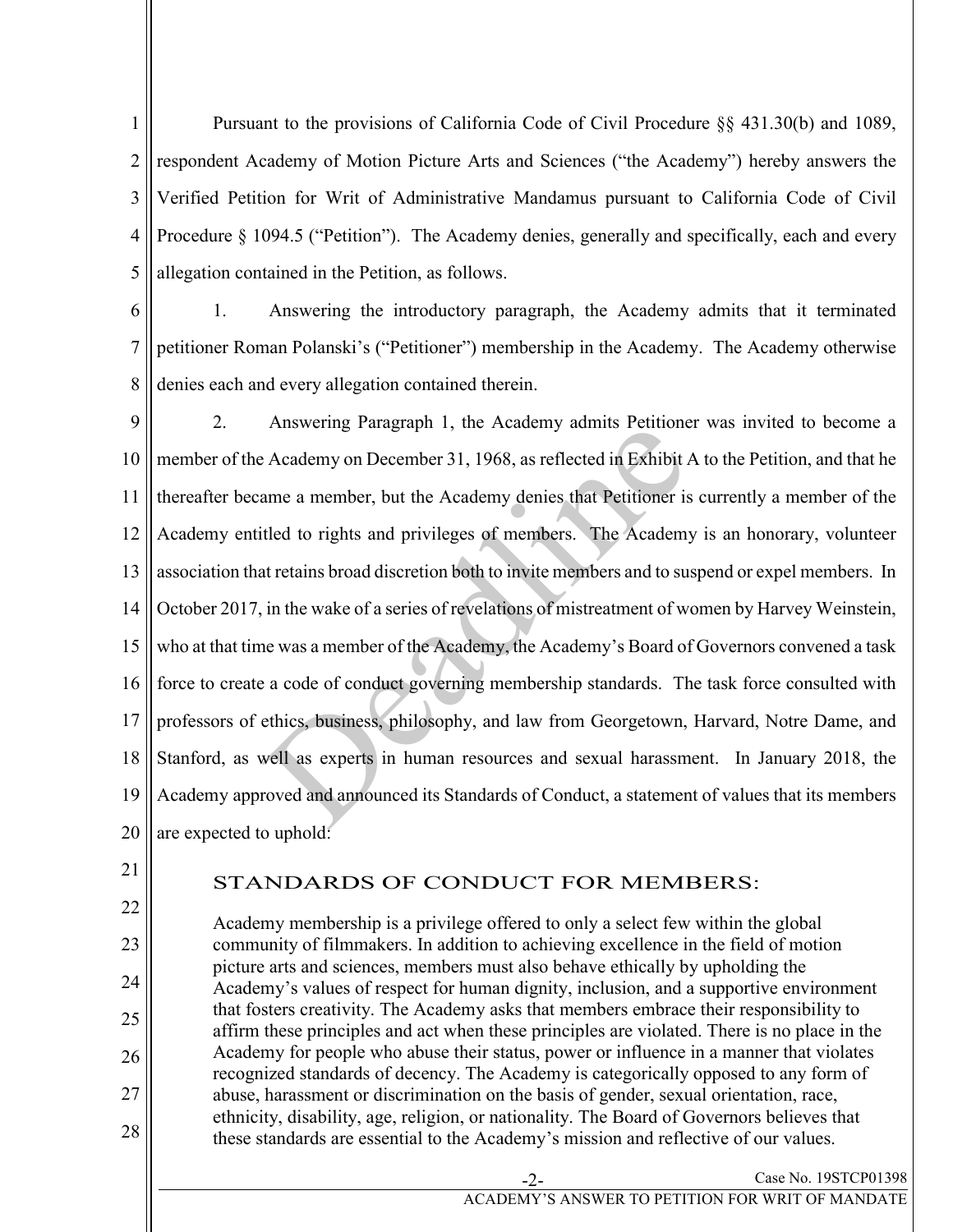1 2 3 4 5 6 7 8 9 10 11 12 13 14 15 16 17 18 19 20 21 22 23 24 25 26 27 28 If any member is found by the Board of Governors to have violated these standards or to have compromised the integrity of the Academy by their actions, the Board of Governors may take any disciplinary action permitted by the Academy's Bylaws, including suspension or expulsion. On May 1, 2018, consistent with the Academy's Bylaws, ethical standards, and its stated opposition to any form of abuse or harassment, as reflected in the Standards of Conduct, the Board of Governors voted to end Petitioner's membership in the Academy by a two-thirds supermajority. In response to Petitioner's complaint that he was not given a fair hearing, the Academy invited Petitioner to submit any written information he believed was relevant to the Academy's consideration of whether he should or should not remain a member of the Academy. Petitioner presented a ten page letter from his lawyer advocating his position, over four hundred pages of supporting documents, a copy of a documentary titled *Roman Polanski: Wanted and Desired*, an email from his counsel, and a recorded video statement by Petitioner addressing the Board. All of these materials were presented to the Board of Governors, who voted on January 26, 2019 to uphold Petitioner's expulsion by a more than two-thirds supermajority. 3. Answering Paragraph 2, the Academy admits the allegations contained therein. 4. Answering Paragraph 3, the Academy admits it operates as a nonprofit mutual benefit corporation. 5. Answering Paragraph 4, the cited statutes speak for themselves. 6. Answering Paragraph 5, the cited statutes speak for themselves. The Academy otherwise denies each and every allegation contained in Paragraph 5. 7. Answering Paragraph 6, the Academy admits the allegations contained therein. 8. Answering Paragraph 7, the Academy admits that Petitioner was invited to become a member of the Directors Branch of the Academy on December 31, 1968 and that he thereafter became a member. The Academy otherwise denies each and every allegation contained in Paragraph 7. 9. Answering Paragraph 8, the Academy denies each and every allegation contained therein. much internation it concrete was relevant to the riculation<br>nould not remain a member of the Academy. Petitioner pre<br>vocating his position, over four hundred pages of support<br>itled *Roman Polanski: Wanted and Desired*, an

Case No. 19STCP01398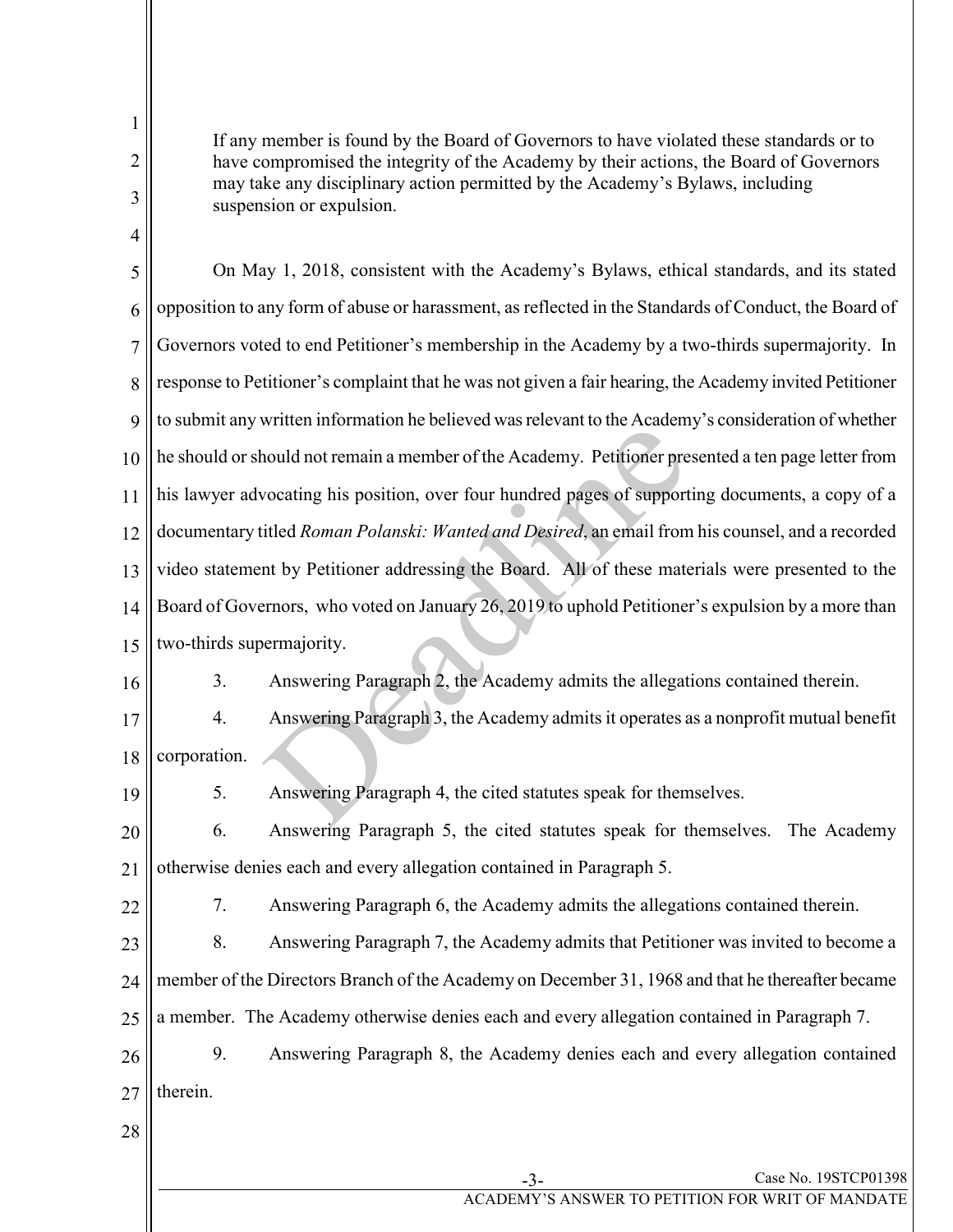1 2 3 4 5 6 7 8 9 10 10. Answering the first sentence of Paragraph 9, the Academy admits Petitioner was notified by letter but denies that Petitioner was "summarily" expelled from membership. Petitioner was criminally convicted by the State of California in Los Angeles County of unlawful sexual intercourse with a thirteen year-old girl in 1978 and has been a fugitive from the Court's jurisdiction for more than four decades. During a regularly scheduled meeting on May 1, 2018, Board members raised the matter of Petitioner's membership in light of the Standards of Conduct. Following a discussion, a motion to expel Petitioner was made, seconded, and then passed with a two-thirds supermajority vote, consistent with the Academy's Bylaws and grounded in the Academy's promotion of the values of respect for human dignity and categorical opposition to sexual abuse and harassment. The Academy notified Petitioner of its decision by letter on May 3, 2018.

11 12 13 14 15 16 17 18 19 20 21 22 23 24 25 26 27 28 Answering the third and fourth sentences of Paragraph 9, the Academy admits that the Academy thereafter offered Petitioner an opportunity for reconsideration, that Petitioner sought reconsideration of the Academy's decision, and that the Academy met on the morning on January 26, 2019. The Academy denies that it summarily denied Petitioner's request for reconsideration. Petitioner was given the opportunity to submit any written information he believed was relevant to the Academy's consideration of whether he should or should not remain a member of the Academy. Petitioner was also invited to either present personally to the Board or to appear *via* videoconference. Petitioner submitted a ten page letter from his lawyer, an email from his lawyer, and supporting documents spanning several hundred pages, which were all provided to the Board. The Academy decided to submit the matter for consideration to the entire Board of Governors for decision at the October 2018 meeting but postponed the decision at Petitioner's request. Petitioner thereafter submitted a videotaped presentation in which he addressed the Board. During a regularly scheduled meeting on December 10, 2018, the Board considered Petitioner's submission and played his video statement for consideration. A lengthy discussion followed, and a vote was taken. In order to ensure that any Board members absent from the December meeting would have a chance to be heard, the Board continued the final decision. At its January 26, 2019 meeting, the Board reopened the topic of Petitioner's expulsion for discussion and allowed members absent from the December meeting to vote on Petitioner's reconsideration request. The final vote total in favor of upholding Petitioner's removal It spect for infinial trightly and categorical opposition to solution<br>and the distribution of its decision by letter on May 3, 201<br>ring the third and fourth sentences of Paragraph 9, the<br>reafter offered Petitioner an oppor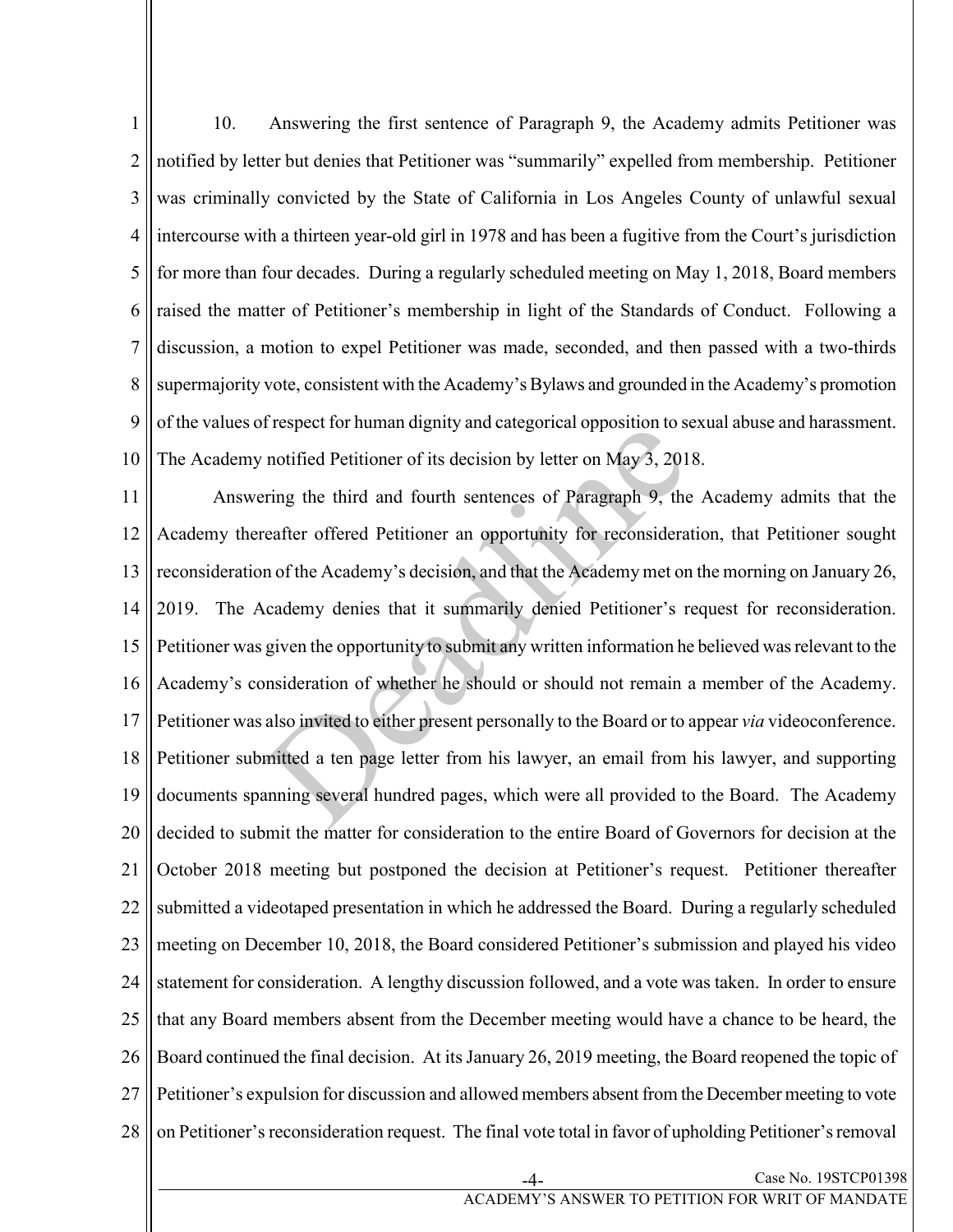1 2 3 exceeded a two-thirds supermajority. The Academy admits that, through its counsel, it communicated the outcome of the vote to Petitioner's counsel on the same day. The Academy otherwise denies each and every allegation contained in Paragraph 9.

4 5 6 7 8 9 10 11 11. Answering Paragraph 10, the Academy denies each and every allegation therein. The Academy's own Bylaws make clear that the Board enjoys broad discretion to expel members for cause and do all other acts necessary or expedient for the administration of the affairs and attainment of the Academy's mission and purposes. Moreover, the Board has discretion to determine the procedure for a hearing or investigation. An expulsion requires a vote of not less than two-thirds of all the Governors. The Academy's expulsion of Petitioner, reconsideration of that expulsion in light of Petitioners submission, and final upholding of Petitioner's expulsion were all consistent with the Academy's own Bylaws.

12 13 14 15 16 17 18 The Academy denies that it violated California Corporations Code §§ 7341(b) or (c). The full circumstances of this case—including Petitioner's admitted unlawful sexual intercourse with a thirteen year-old minor, his fugitive status, the Academy's paramount interest in upholding respect for human dignity among its members, and the Academy's invitations to Petitioner to present in writing anything and everything he thought relevant to expulsion and to present his case to the Board in person or *via* videoconference—demonstrate that the Academy's expulsion process was fair and reasonable to Petitioner. The Academy otherwise denies each and every allegation contained in Paragraph 10. Inc. Academy s expulsion of Fernoner, reconsideration explorison, and final upholding of Petitioner's expulsion v<br>
wn Bylaws.<br>
cademy denies that it violated California Corporations Cod<br>
of this case—including Petitioner's

19 20 21 22 23 24 25 26 12. Answering Paragraph 11, the Academy denies each and every allegation contained therein. Petitioner was invited to submit whatever materials he believed were relevant. He did so, submitting over four hundred pages, including twenty-three exhibits and a detailed memorandum from his attorney advocating on his behalf. Petitioner later submitted additional materials, including an email from his attorney and a recorded video statement personally addressing the Board. The Board continued voting on Petitioner's reconsideration request from its December 2018 meeting to its January 2019 meeting, so that as many Board members as possible could vote. Ultimately, the Board upheld Petitioner's expulsion by a more than two-thirds vote.

27

13. Answering Paragraph 12, the Academy admits the allegations contained therein.

14. Answering Paragraph 13, the Academy admits the allegations contained therein.

28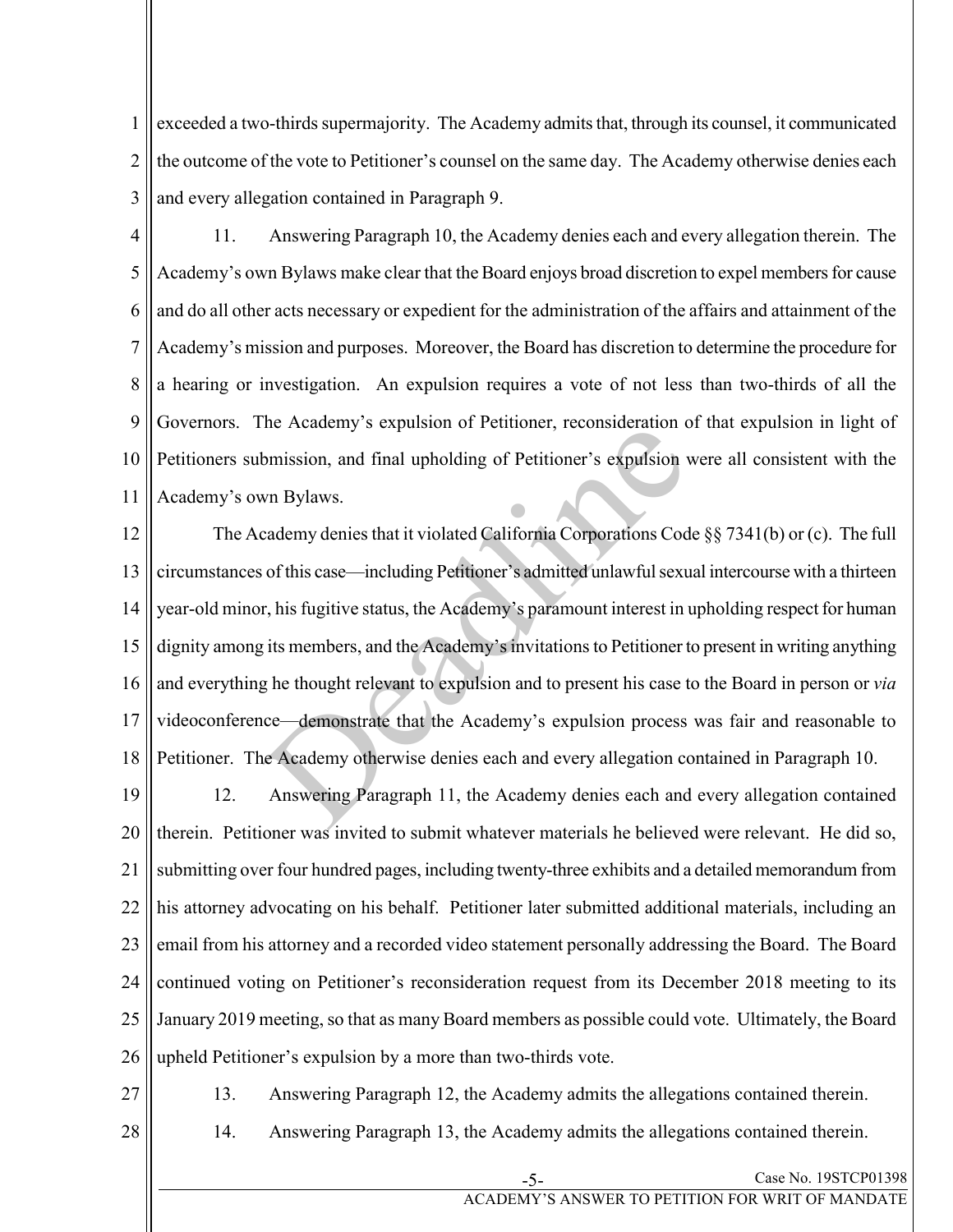| $\mathbf{1}$     | Answering Paragraph 14, the Academy admits Petitioner has requested that the<br>15.                 |
|------------------|-----------------------------------------------------------------------------------------------------|
| $\overline{2}$   | Academy produce records of the Academy's action. The Academy otherwise denies each and every        |
| 3                | allegation contained in Paragraph 14.                                                               |
| 4                | <b>AFFIRMATIVE DEFENSES</b>                                                                         |
| 5                | The Academy alleges the following affirmative defenses:                                             |
| 6                | <b>FIRST AFFIRMATIVE DEFENSE</b>                                                                    |
| $\overline{7}$   | The Petition is barred by the doctrine of fugitive disentitlement. Petitioner has<br>16.            |
| $\, 8$           | been a fugitive for over four decades. He pled guilty to one count of unlawful sexual intercourse   |
| $\boldsymbol{9}$ | with a minor on August 8, 1977 and subsequently failed to appear for a scheduled sentencing         |
| 10               | hearing on February 1, 1978, causing a bench warrant to be issued for his arrest. Fully aware that  |
| 11               | he was due in court for sentencing, Petitioner instead fled to France. He has not since returned to |
| 12               | the United States, where criminal proceedings against him remain pending to date.                   |
| 13               | <b>SECOND AFFIRMATIVE DEFENSE</b>                                                                   |
| 14               | With respect to each purported cause of action set forth in the Petition, any of the<br>17.         |
| 15               | acts alleged to have been performed by the Academy, if performed at all, were performed in          |
| 16               | accordance with, and justified by applicable law.                                                   |
| 17               | <b>THIRD AFFIRMATIVE DEFENSE</b>                                                                    |
| 18               | 18.<br>With respect to each purported cause of action set forth in the Petition, any of the         |
| 19               | acts alleged to have been performed by the Academy, if performed at all, were performed in          |
| 20               | accordance with the Academy's Bylaws, standards of conduct, rules, policies, and regulations.       |
| 21               | <b>FOURTH AFFIRMATIVE DEFENSE</b>                                                                   |
| 22               | 19.<br>With respect to each purported cause of action set forth in the Petition, any of the         |
| 23               | acts alleged to have been performed by the Academy, if performed at all, did not result in          |
| 24               | prejudice against the Petitioner, nor did they result in a miscarriage of justice.                  |
| 25               | FIFTH AFFIRMATIVE DEFENSE                                                                           |
| 26               | 20.<br>The Petition and each purported cause of action are barred in whole or in part by            |
| 27               | the doctrine of unclean hands.                                                                      |
| 28               |                                                                                                     |
|                  | Case No. 19STCP01398<br>-6-                                                                         |
|                  | ACADEMY'S ANSWER TO PETITION FOR WRIT OF MANDATE                                                    |

 $\mathsf{I}$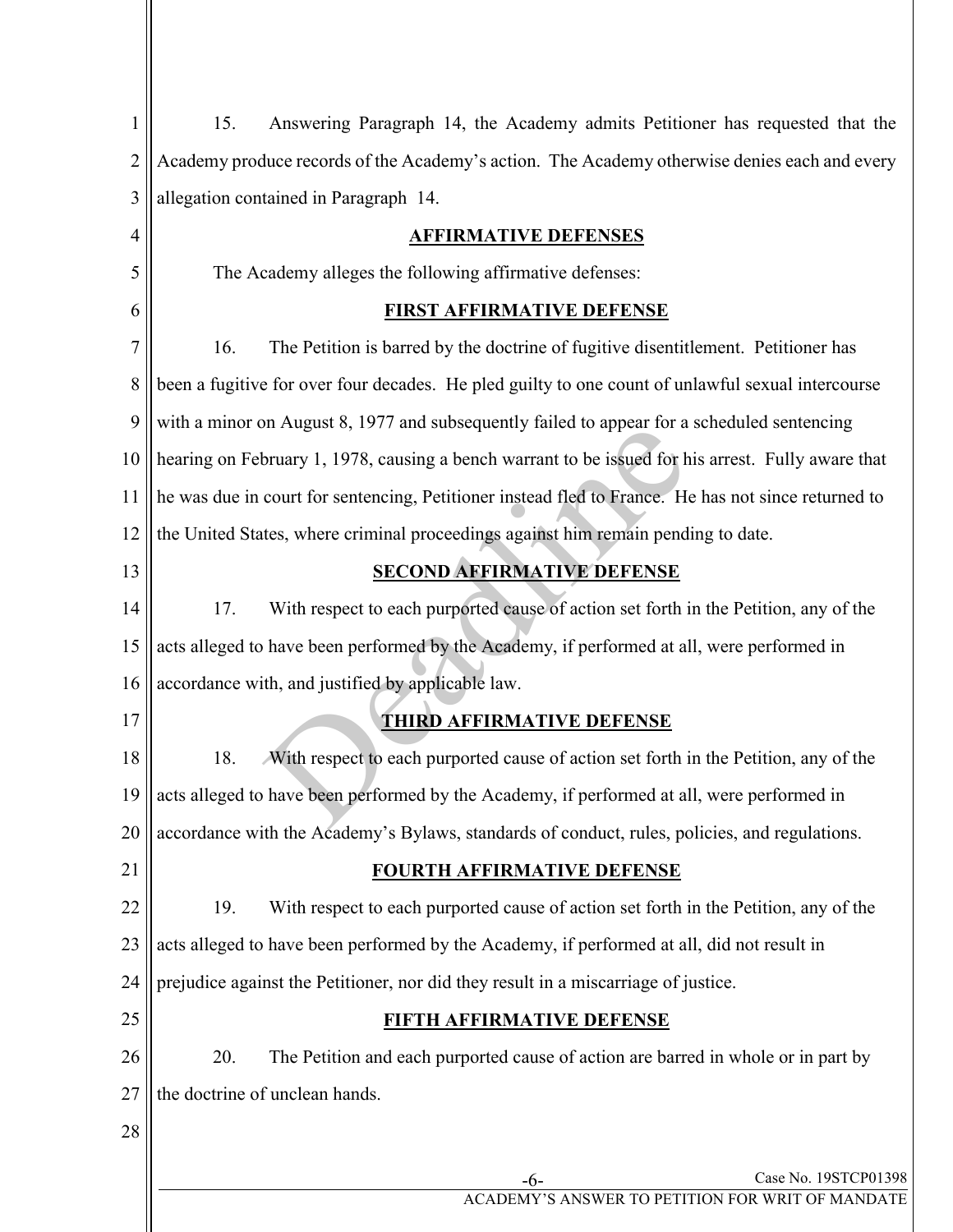| 1              |                      | <b>SIXTH AFFIRMATIVE DEFENSE</b>                                                     |
|----------------|----------------------|--------------------------------------------------------------------------------------|
| $\overline{2}$ | 21.                  | The Petition fails to state facts sufficient to state a claim for relief against the |
| 3              | Academy.             |                                                                                      |
| 4              |                      | <b>PRAYER</b>                                                                        |
| 5              |                      | WHEREFORE, the Academy prays for judgment as follows:                                |
| 6              | 1.                   | That Petitioner take nothing by way of the Petition, and that the Petition be denied |
| $\overline{7}$ |                      | and dismissed with prejudice;                                                        |
| 8              | 2.                   | That judgment be entered in favor of the Academy and against Petitioner;             |
| 9              | 3.                   | For costs of suit incurred herein;                                                   |
| 10             | 4.                   | For attorney's fees; and                                                             |
| 11<br>12       |                      | For such other and further relief as the Court may deem just and proper.             |
| 13             | DATED: June 10, 2019 | QUINN EMANUEL URQUHART &                                                             |
| 14             |                      | <b>SULLIVAN, LLP</b>                                                                 |
| 15             |                      |                                                                                      |
| 16             |                      | By<br>John B. Quinn                                                                  |
| 17             |                      | Kristen Bird                                                                         |
| 18             |                      | Attorneys for Academy of Motion Picture Arts and                                     |
| 19             |                      | Sciences                                                                             |
| 20             |                      |                                                                                      |
| 21             |                      |                                                                                      |
| 22             |                      |                                                                                      |
| 23             |                      |                                                                                      |
| 24             |                      |                                                                                      |
| 25             |                      |                                                                                      |
| 26             |                      |                                                                                      |
| 27             |                      |                                                                                      |
| 28             |                      |                                                                                      |
|                |                      | Case No. 19STCP01398<br>$-7-$<br>ACADEMY'S ANSWER TO PETITION FOR WRIT OF MANDATE    |
|                |                      |                                                                                      |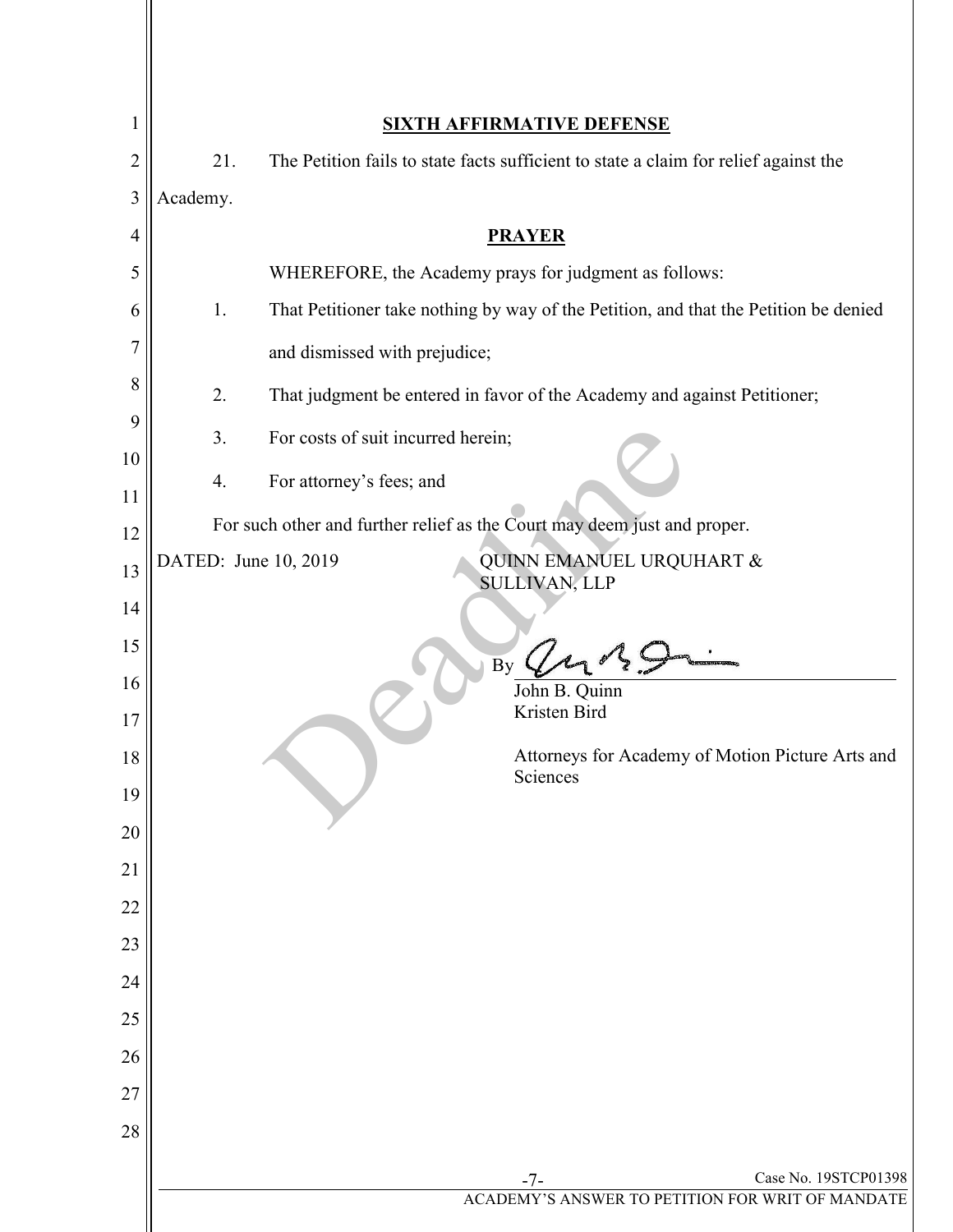| 1              | <b>VERIFICATION</b>                                                                             |
|----------------|-------------------------------------------------------------------------------------------------|
| $\overline{c}$ | STATE OF CALIFORNIA, COUNTY OF LOS ANGELES                                                      |
| 3              | I have read the foregoing Answer to Verified Petition for Writ of Administrative                |
| 4              | Mandamus and know its contents.                                                                 |
| 5              | On behalf of Respondent Academy of Motion Picture Arts and Sciences, I hereby verify            |
| 6              | that the matters stated in the foregoing Answer to Verified Petition for Writ of Administrative |
| $\overline{7}$ | Mandamus are true of my own knowledge except as to those matters which are stated on            |
| 8              | information and belief, and as to those matters I believe them to be true.                      |
| 9              | I declare under penalty of perjury under the laws of the State of California that the           |
| 10             | foregoing is true and correct.                                                                  |
| 11             | Executed June $\overline{f}$ , 2019, in Los Angeles, California.                                |
| 12             |                                                                                                 |
| 13             |                                                                                                 |
| 14             | Print Name of Signatory<br>Signature                                                            |
| 15             |                                                                                                 |
| 16             |                                                                                                 |
| 17             |                                                                                                 |
| 18             |                                                                                                 |
| 19             |                                                                                                 |
| 20             |                                                                                                 |
| 21             |                                                                                                 |
| 22             |                                                                                                 |
| 23             |                                                                                                 |
| 24             |                                                                                                 |
| 25             |                                                                                                 |
| 26             |                                                                                                 |
| 27             |                                                                                                 |
| 28             |                                                                                                 |
|                | Case No. 19STCP01398                                                                            |
|                | ACADEMY'S ANSWER TO PETITION FOR WRIT OF MANDATE                                                |
|                |                                                                                                 |